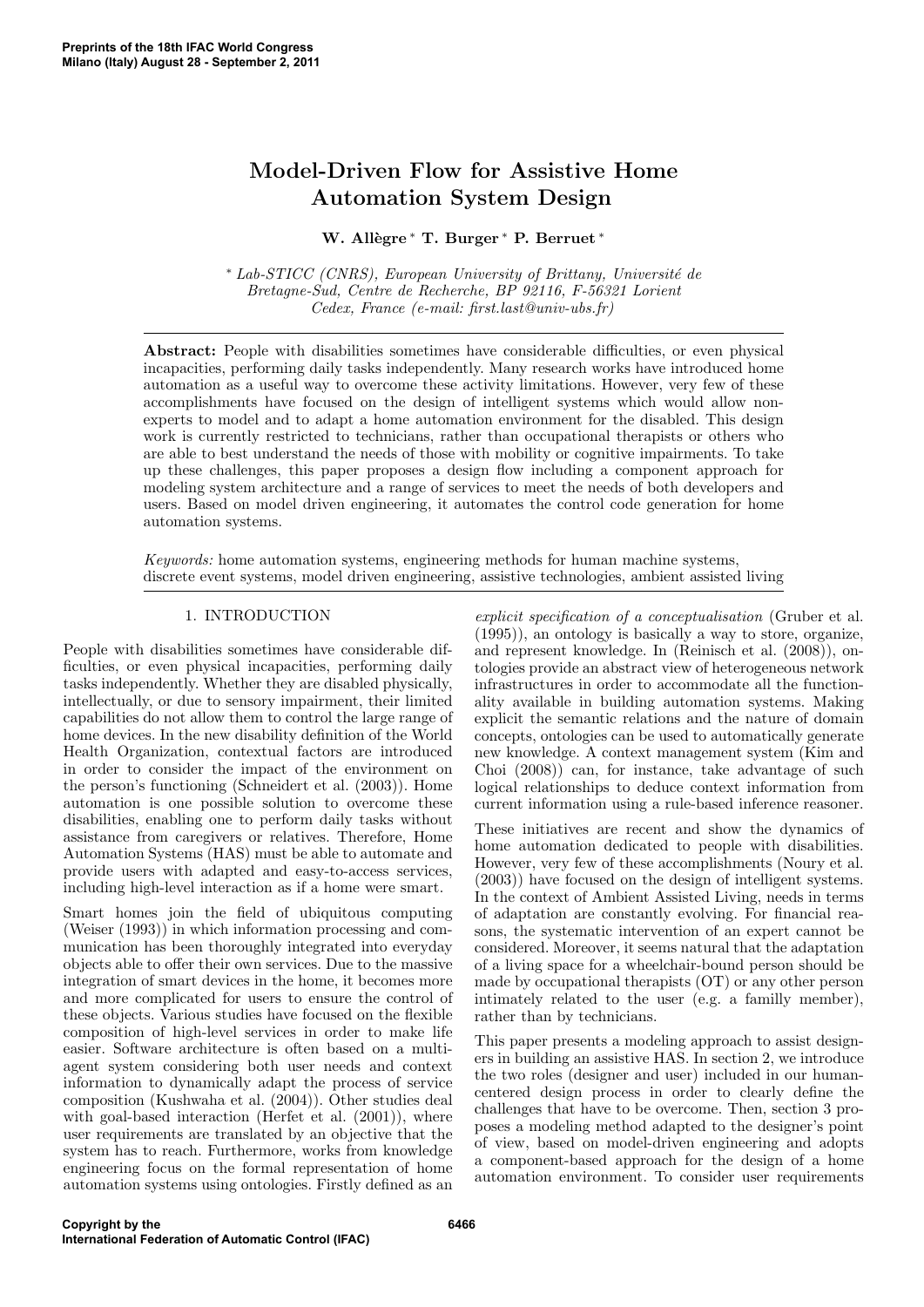as well, in section 4, we introduce an interaction model, based on services and modes. Finally, section 5 gathers all of the previous parts into an illustrated model-driven flow so as to informally validate the adopted design approach.

## 2. A HUMAN-CENTERED DESIGN PROCESS

Two main roles can be identified in our work, that of the designer and that of the user. The designer is not an expert, but a person sensitive to home automation, primarily responsible for building an environment which is suited to users with disabilities. Thus, the designer is, above all, someone who is able to properly consider the context of living with a disability (e.g. an OT).

From the user's point of view, high-level interactions are essential for two reasons. First, the effective management of several devices at the same time becomes increasingly difficult for the user. By providing intuitive interactions, this cognitive load<sup>1</sup> can be reduced: "Leave" presents a higher semantic level than "Open the door". However, these interactions can above all compensate for physical disabilities by facilitating or automating service activation (Truong et al. (2009)): the "Leave" composite service provides the activation of several basic services such as "Open the door", "Switch off lights" with a single control.

In addition, HAS must be easy to design, easy to maintain, easy to control, and flexible. All these requirements make the use of computer-aided design tools essential for the designer. Paradoxically, there are few tools and methods for high-level design adapted to these complex systems. They are currently developed by using low-level procedures and methodologies that do not allow for the specification of system functionality without undertaking its implementation on a specific technology platform. Proprietary solutions (Echelon Corporation (1998); KNX Association (1993)) are technology dependent and the syntax they provide is often limited and not very intuitive. In this case, designers spend more time dealing with syntax, than actually being able to look thoroughly into the functional part of the design. Thus, the installation of such systems is left to home automation experts.

The objective of this work is twofold. First, we would like to propose a design method for controlling HAS which has an abstraction level high enough to become accessible to a non-expert. Secondly, the dependable designed system must provide high-level interactions to satisfy the needs of persons with disabilities.

Overall, our goal is to provide a sufficient level of abstraction so as to include both roles in the HCD process (Human-Centered Design, ISO 13407 compliant, Maguire (2001)) shown in figure 1. Once the user's requirements are collected, the designer (ideally OT) can specify the context of use through an HAS environment model composed of many devices. The OT can, thus, take advantage of our interaction model which is expressive enough to adapt the environment to the user's defined needs.



Fig. 1. Human-centered design process for assistive HAS 3. ENVIRONMENT MODELING

In this section, we consider the designer's point of view, who is in charge of building a home automation environment. Firstly, we propose applying model driven engineering concepts to assistive HAS in order to make the design accessible to non-experts. Secondly, bottom-up modeling by component aggregation is proposed to make this design intuitive. Thus, we introduce points of view and concepts defined in the proposed model.

## 3.1 Model Driven Engineering

Model driven engineering stands out from the different software engineering approaches. Its approach assumes that all or part of a computer application is generated from models. MDA (Model Driven Architecture) (Miller et al. (2001)) provides tools, concepts, and languages to create and transform models, developing a large community around this area.

This original approach is based on three fundamental concepts: model, metamodel, and model transformation. A model is a partial representation of a physical system which can be defined through a specific description language named Domain Specific Language (DSL). The metamodel defines the language structure (grammar) used to build models (any model conforms to a metamodel). Finally, the model transformation defines rules to translate a source model into one or more target models.

A domain specific model allows the designer to focus on domain specification rather than system implementation. By increasing the level of abstraction, the design becomes intuitive and, therefore, more accessible to non-experts in these technologies. Following the MDA paradigm, the implementation is then automated through the use of model transformations. From a Platform Independent Model (PIM) using an appropriate language (e.g. a DSL), it can generate one or more Platform Specific Models (PSM) to generate the functional code of the system.

We believe that the joint use of a DSL and a model driven architecture can provide a sufficient level of abstraction to make assistive HAS design available to a non-expert. First, the automatic generation of the control code of the different devices is a key point in the home automation design process. It must cope with the diversity of protocols and media (KNX/EIB, Bluetooth, infrared, etc.) associated with the range of home devices. Model transformations provide a solution: from domain PIM, it can

 $^{\rm 1}$  The cognitive load can become excessive due to the simultaneous management of several devices and the lack of automation (intrinsic load) or the way information is presented (extraneous load) (Paas et al. (2004)).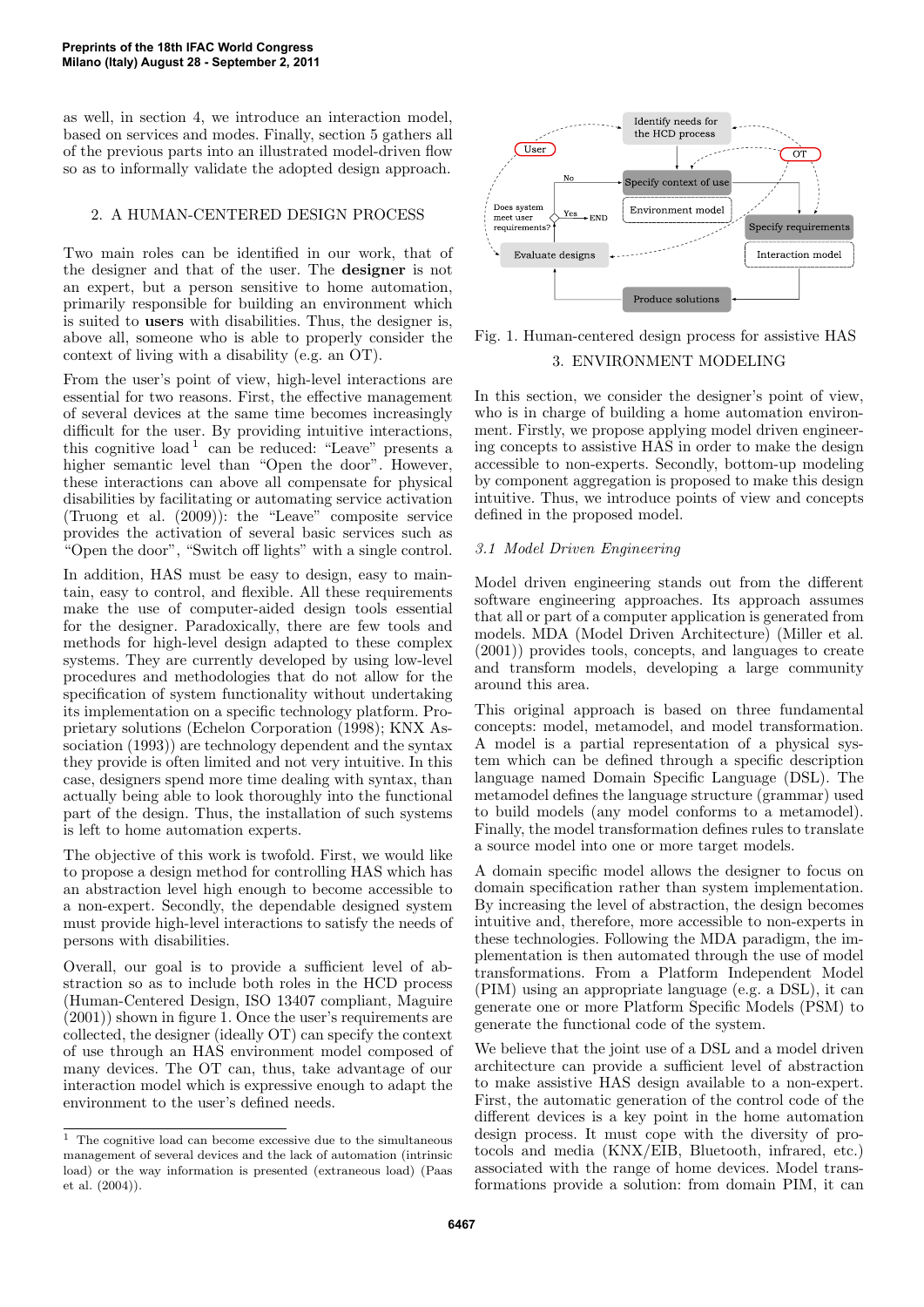generate PSM from which the control code specific to a technology is generated. We also propose simplifying the design of an HAS with a semantic high-level modeling not only to facilitate the designer's work, but also to limit his need for technical skills. The ability to manipulate a model dedicated to home automation allows the designer to sidestep any constraints related to the handling of a specific programming language.

He can focus both on the living space modeling and the needs of potential users. Such modeling is made possible by the use of a domain-oriented description language. Whether for generating/adapting user interfaces (Mukasa et al. (2005)), or dedicated to the control part of home automation systems (Jimenez et al. (2009)), the use of such a language facilitates the selection and specification stages through a visual and intuitive system representation.

#### 3.2 Component-based approach

The component approach introduced in the CBSE (Component Based Software Engineering) paradigm defines a component as a "black box" which displays only its interfaces and requirements (Szyperski et al. (2002)). A component is considered as substituable, reusable, and composable (components can be combined to obtain more complex functions).

Previous works from FMS (Flexible Manufacturing Systems) focus on bottom-up modeling by component aggregation for conveying systems (Lallican et al. (2007)). In this work, a software component, directly related to a physical component, is composed of operations and "views" (control, operating part, constraints, etc.). The real purpose of the component is its use as a building block to design a conveying system and its control part.

Here, we propose applying such an approach to the field of home automation. This bottom-up approach is adopted because the definition of a component from level N should be done knowing operations of components from level  $N -$ 1, so as to couple it with the highest level services. The aggregation strategy falls under the responsibility of the designer, who has to take into account the possible reuse of aggregate components. Indeed, once configured, they can be reintegrated into the library with a reuse perspective.

The environment model we propose distinguishes between resource and system points of view. Their definitions are naturally inspired by FMS concepts and take up their terminology. From the resource point of view, an operation allows one to change the states of a resource. The latter is a software representation of a home device that has one or more operations. For instance, the resource TV1 can perform several operations, such as TurnON TV1, Mute TV1, etc. For reasons explained below, the states of each resource can also be submitted to restrictions. Resources are logically implemented by components based on a standard structure. The system point of view, defined to raise the level of abstraction, is responsible for supervision of the HAS. From this point of view, a function is defined as an abstract concept, which when implemented by a resource, provides an operation. Moreover, a function, can be carried out by various resources. For instance, the Lighting function can be implemented by the resource Lamp1 to achieve the Lighting the Lamp1 operation. The restrictions defined

at the resource level are then transmitted by inheritance to the system level.

Table 1. Points of view and related concepts

| Resource    | <b>System</b>   | User              |
|-------------|-----------------|-------------------|
| Operation   | <b>Function</b> | Service: "I want" |
| Restriction | Inheritance     | Mode: "I forbid"  |

Unlike FMS, assistive HAS is above all dedicated to the person. That is why we introduce a third point of view, the one of the user, to separate the physical model based on components from the logical model considering user specific needs. Operation and function are expressed in terms of service whereas restriction is expressed in terms of mode. All these concepts are summarized in table 1 and the user point of view is detailed in the next section.

#### 4. INTERACTION MODELING

In this section, we consider the way a user should be able to interact with his environment, to allow the designer to model interactions between the user and the environment regardless of the human-machine interface that will be used. The proposed model allows user to interact with the home automation environment in two different ways. One allows for the expression of the injunction "I want" through services. To complement this, the second one allows for the expression "I forbid" implemented by modes. First, we consider the expression of prohibitions, then we detail the request for services.

## 4.1 Modes

We call modes a restriction on the state space of a resource. Each mode (user point of view) is interpreted by an evolution space  $E_r$  (resource point of view). Through modes, the designer can restrict the overall state space  $E_{r_0} = \{e_1, e_2, e_3, e_4\}$  of a resource defining a prohibited state, for example  $e_3$ . In this case, the states  $e_i \in E_r$ potentially accessible from a resource  $r$  are defined in  $(1)$ , where  $\overline{E_r}$  represents the states of  $E_{r_0}$  which is forbidden and inaccessible by switching the mode.

$$
\overline{E_r} = e_3
$$
  
\n
$$
E_r = E_{r_0} \setminus \overline{E_r} = \{e_1, e_2, e_3, e_4\} \setminus \{e_3\} = \{e_1, e_2, e_4\} \tag{1}
$$

In addition, several restrictions on the state space can be activated simultaneously with as many modes. This allows for a more precise restriction on the evolution space of a resource. For example, if  $E_r^1$  represents the state space allowed by a first mode (e.g. *energy conservation*) and  $E_r^2$ represents the state space allowed by a second mode (e.g. child unattended), then the state space allowed by these two modes is calculated by the intersection of  $E_r^1$  and  $E_r^2$ , as illustrated in (2).

$$
E_r = E_r^1 \cap E_r^2 = \{e_1, e_2, e_3\} \cap \{e_2, e_3, e_4\} = \{e_2, e_3\} \quad (2)
$$

Mode handling, well-tried in the field of FMS, has been adapted to be applied to the assistance of people with disabilities. In (Hamani et al. (2006)), modes are defined by a set of states characterizing a resource according to a point of view. States that are grouped under one mode are mutually exclusive (e.g. among the normal, degraded or out-of-order states of the functioning mode, a single one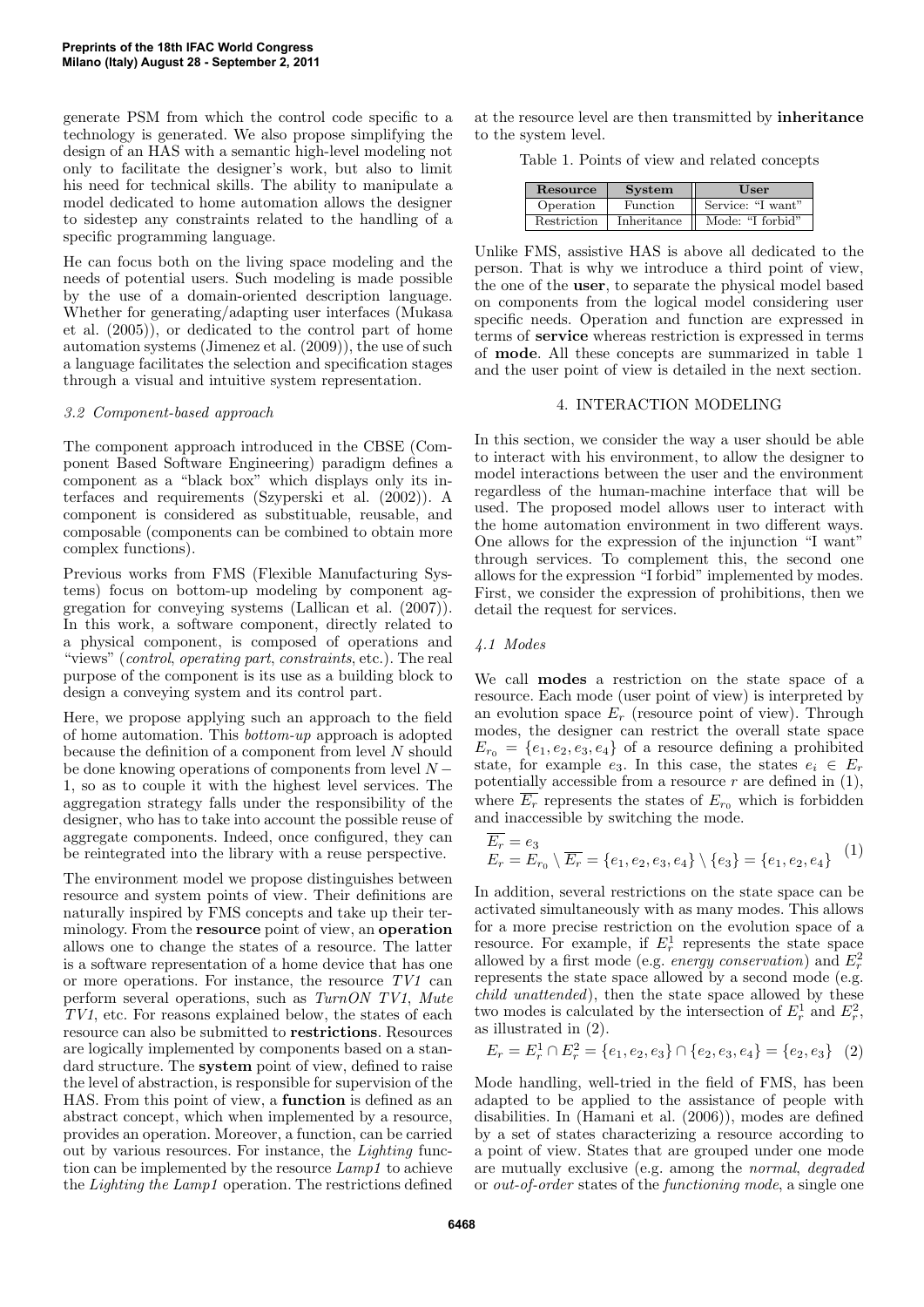can be active). Modes are no longer defined in relation to production, but are made flexible to meet the needs of the user, thus they allow designers to model prohibitions on a home automation environment.

However, the definition of modes is not only limited to constraints on resources. A manager guarantees coherence between the modes, ensuring not only that the state of a resource is no longer attainable, but also that it leaves this state, if by any chance it was the current state when changing modes. For instance, in evacuation mode, the designer defines that the doors must be opened. In other words, it prohibits the *closed* state of the doors: Syst-Forbids(close, door). Accordingly, the operation associated with the closing is no longer available. If in our example, a door is closed when changing modes, the system must force it to open.

### 4.2 Services

Beyond the expression of prohibition, it is necessary, in order to consider the diversity of needs that people with disabilities can express (De Lamotte et al. (2008)), to also propose a model for the expression of queries on the resources. This is what we call the service model.

Therefore, we first define a service as a task offered by the system to the user in order to meet his needs. Unlike operations and functions, services are defined from the user point of view (see table 1). It then seems relevant to distinguish how the service is activated from its semantics. This distinction can lead to a definition where services are defined by the pair (activation, semantic level). A service S can be activated in different ways  $(c1, c2, c3)$ :

- c1: under the request of the user at runtime
- c2: automatically under a predetermined condition
- $c3$ : automatically with user confirmation

A mode switch may involve, by activation of type  $(c2)$ , triggering a service to put resources in accordance with this mode. A Service  $S$  can also be differentiated according to the semantic level it conveys  $(n1, n2, n3)$ :

- $n!$ : basic service related to the operation of a resource
- $n2$ : scenario composed of several level  $n1$  services
- $n3$ : semantic high-level service related to a function

All or part of these definitions are illustrated through the case study in the following section.

#### 5. DESIGN FLOW: A CASE STUDY

In this section, we summarize all the previous parts through the general methodology adopted for an assistive HAS design. A key stage before going into system modeling is collecting the user's specific needs. This part of the human-centered design process (figure 1) is the responsability of occupational therapists and medical staff. The second stage is the system modeling itself as described above, using an environment model to specify context of use, an interaction model to specify requirements, and automatic control code generation to produce design solutions. Each step of the model-driven flow shown in figure 2 is discussed and illustrated to informally validate the design approach adopted in our work.



Fig. 2. Proposed model-driven flow for an assistive HAS

Case Study: The user in this case study is a person, who has been hemiplegic for a few months, after a stroke: the first leading cause of disability among adults in the United States and Europe<sup>2</sup>. The latter has limited capabilities (walking difficulty and a non-functional upper limb) that do not allow him to perform daily tasks without assistance of caregivers or relatives. Due to this mobility impairment, he only walks for transfers from wheelchair to bed, and vice versa. After being hospitalized in a stroke unit, he is now in a rehabilitation center within the framework of a fulltime hospitalization. Finally, this patient also has cognitive impairments emerging in the context of Alzheimer type dementia, diagnosed before the stroke<sup>3</sup>. As these cognitive impairments decrease his autonomy, the home automation environment must be able to adapt to his emerging needs.

#### 5.1 Environment modeling by components aggregation

The designer, non-expert in the home automation field, builds his environment by manipulating an independent domain specific model. The originality lies in a bottomup modeling approach by successively aggregating components until one represents the whole system.

Case Study: Healthcare center rooms are equipped with KNX technology and have many devices controllable via infrared remotes. Figure 3 shows the plan of the user's apartment that the occupational therapist seeks to model. Starting with the basic components from a database (C1, TV1, L1, etc.), he decided to define a highest level component on a room scale (Living room), associating itself with many other components to form the component Apartment. These aggregate components, once defined and configured, can be stored in a library for later reuse.

 $^2$  Disability (physical or cognitive) affects  $75\%$  of stroke survivors (Diener and Wong (2009)).

<sup>3</sup> Alzheimer disease (AD) is the most common form of dementia and affects about 26 million people worldwide (Brookmeyer et al. (2007)). Moreover, recent studies show a link between AD and stroke (Nagai et al. (2009)).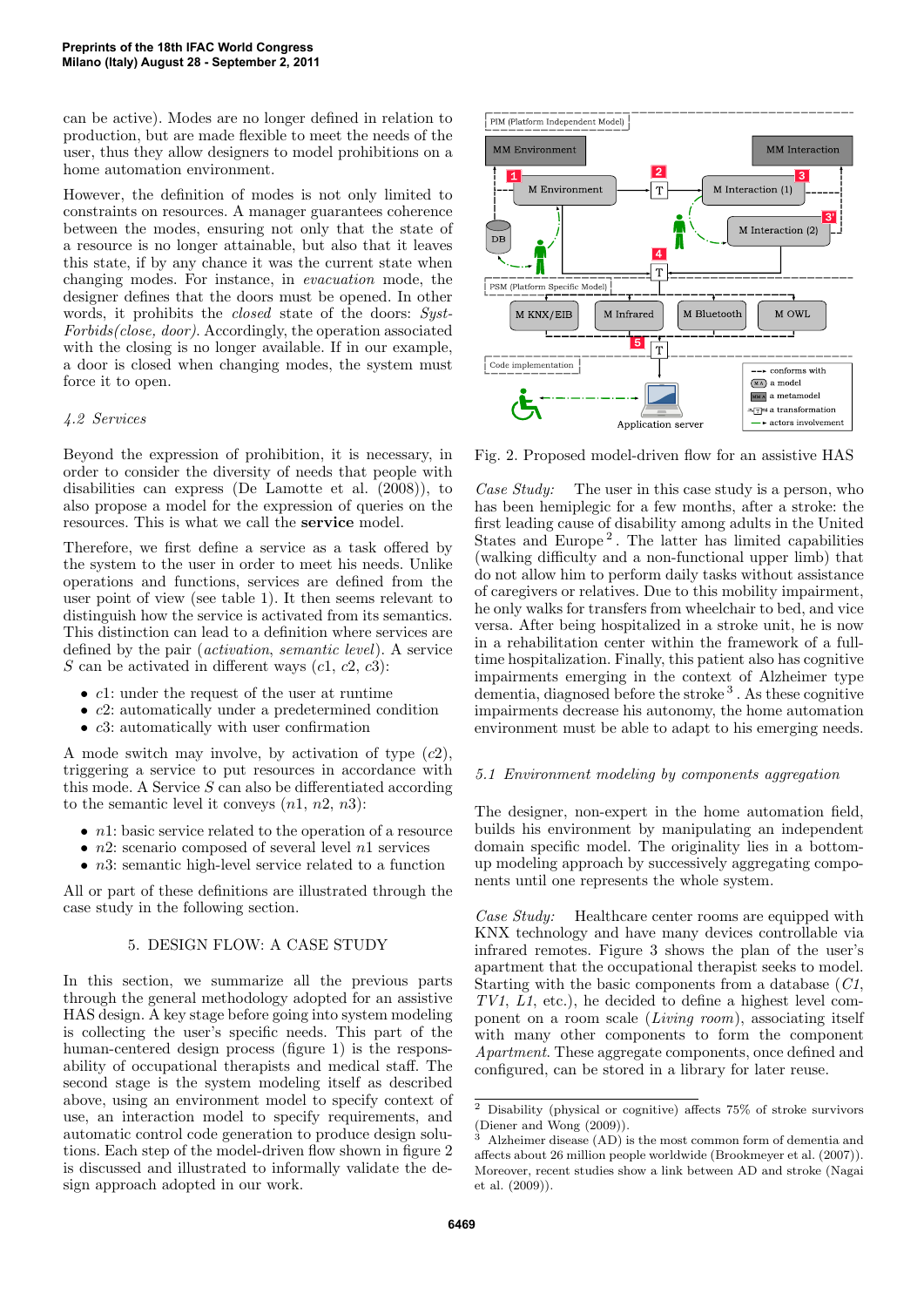

Fig. 3. Home automation environment modeling

## 5.2 Towards user-specific interaction model

As explained in section 4.2, services offered to the user, regardless of their semantic levels and their activation process are described using operations. Similarly, modes are described in terms of states, reachable or not. With this description indicating the correspondence between operations-services and states-modes, it is possible to move from an environment model describing the system architecture to an interaction model specific to the user.

|                | module Env2Int;                                     |  |
|----------------|-----------------------------------------------------|--|
| 2              | create OUT : MMInteraction from IN : MMEnvironment; |  |
| 3              |                                                     |  |
| $\overline{4}$ | rule operation2service {                            |  |
| 5              | from                                                |  |
| 6              | s: MMEnvironment!Operation                          |  |
|                | to                                                  |  |
|                | t: MMInteraction!C1_Manual_Activation,              |  |
| 9              | u: MMInteraction!N1_Basic_Service (                 |  |
| 10             | Name $\leftarrow$ s.name,                           |  |
| 11             | Service has activation $\leftarrow t$               |  |
| 12             |                                                     |  |
| 13             |                                                     |  |

Fig. 4. Env2Int transformation excerpt, written in ATL

Case Study: Operations SwitchON and SwitchOFF, described above, are transformed into basic services User-Want(SwitchON, L1) and UserWant(SwitchOFF, L1). Figure 4 gives an excerpt of the  $Env2Int$  model transformation using ATL (Atlas Transformation Language) (Jouault et al. (2006)). It transforms an environment model into an interaction model (line 2). A single rule is shown: rule operation2service (lines 4-13), which transforms a resource operation into a basic manually activated service, i.e. a  $S(c1, n1)$  service (section 4.2).

# 5.3 Interaction modeling according to the needs of the user

From the basic services of the previous step, it is possible to create composite services (scenarios) which can be submitted to any conditions for activation. The same goes for mode definitions.

Case Study: In a first step, the user mainly needs automation services with useful scenarios to compensate for his physical impairment. The OT defines, for instance, a "Leaving home" scenario which can be activated manually  $(S(c1, n2))$  including switching off multimedia devices, opening door, switching off lights, closing door, interesting mainly for effort and time-saving reasons (De Lamotte et al. (2008)). Moreover, the user's needs change a few

months later, with the predictive increase of cognitive impairments (disorientation, fugues, etc.). In addition to automation services, the OT defines prohibitions on the home automation environment in order to reduce the risk of runing away and ensure patient safety. "Anti-runaway" mode forbids users from opening the door during the night:  $SystForbids(open, D1)$ . On the other hand, the resolution of a semantic high-level service is a more complex problem requiring the use of constrained optimization programs, or methods from artificial intelligence. Unlike services with an  $n1$  or  $n2$  semantic level, high-level services  $(n3)$  semantic level), such as increasing light or decreasing noise are requested without specifying the resource involved. These aspects are beyond the scope of this paper. However, we believe that a representation of knowledge such as an ontology, may be interesting for describing and reasoning on context information (Kim and Choi (2008)) and user activities. We give some leads in the conclusion.

# 5.4 From independent DSL to Platform Specific Models

From environment (step 1) and interaction (step 2) PIM, it is now possible to generate a PSM. Danah (Lankri et al. (2008)) is the chosen target platform, which has been metamodeled to be integrated in our design flow. It is a middleware dedicated to ambient assisted living, allowing for both environmental control and wheelchair navigation. Each component from the environment model has a standard structure and consists of its own operations. Therefore, it is possible to generate PSM elements and associated Danah units from hardware specification of this model. Thus, the interaction model allows one to transform previously defined interactions into Danah actions in a manner consistent with the platform specific metamodel.

Case Study: For example, L1 is an instantiation of the *Lamp* component, it has operations *SwitchON* and SwitchOFF. Hardware specification properties give information about the technology involved to control the latter: KNX/EIB. From this information, one unit L1 with the specified protocol *EIB*, the associated library *libeibd*, and the associated command is automatically generated.

# 5.5 Control code generation for the execution platform

From the PSM described above, pseudo-code conform to Danah syntax is then automatically generated. This process is done by using a "model to text" transformation. The resulting control code is physically launched in several servers spreading previously defined interactions. The hardware architecture used in our work is a decentralized one in which servers communicate among themselves to deliver services. Users can connect to servers via a PDA terminal, most often embedded in their wheelchairs, to solicit services.

## 6. CONCLUSION & PROSPECTS

An original design flow for assistive home automation systems has been presented in this paper. According to the human-centered design process, it adopts a mixed modeling approach to meet the needs of both the designer and the user. First, the high-level modeling, which uses